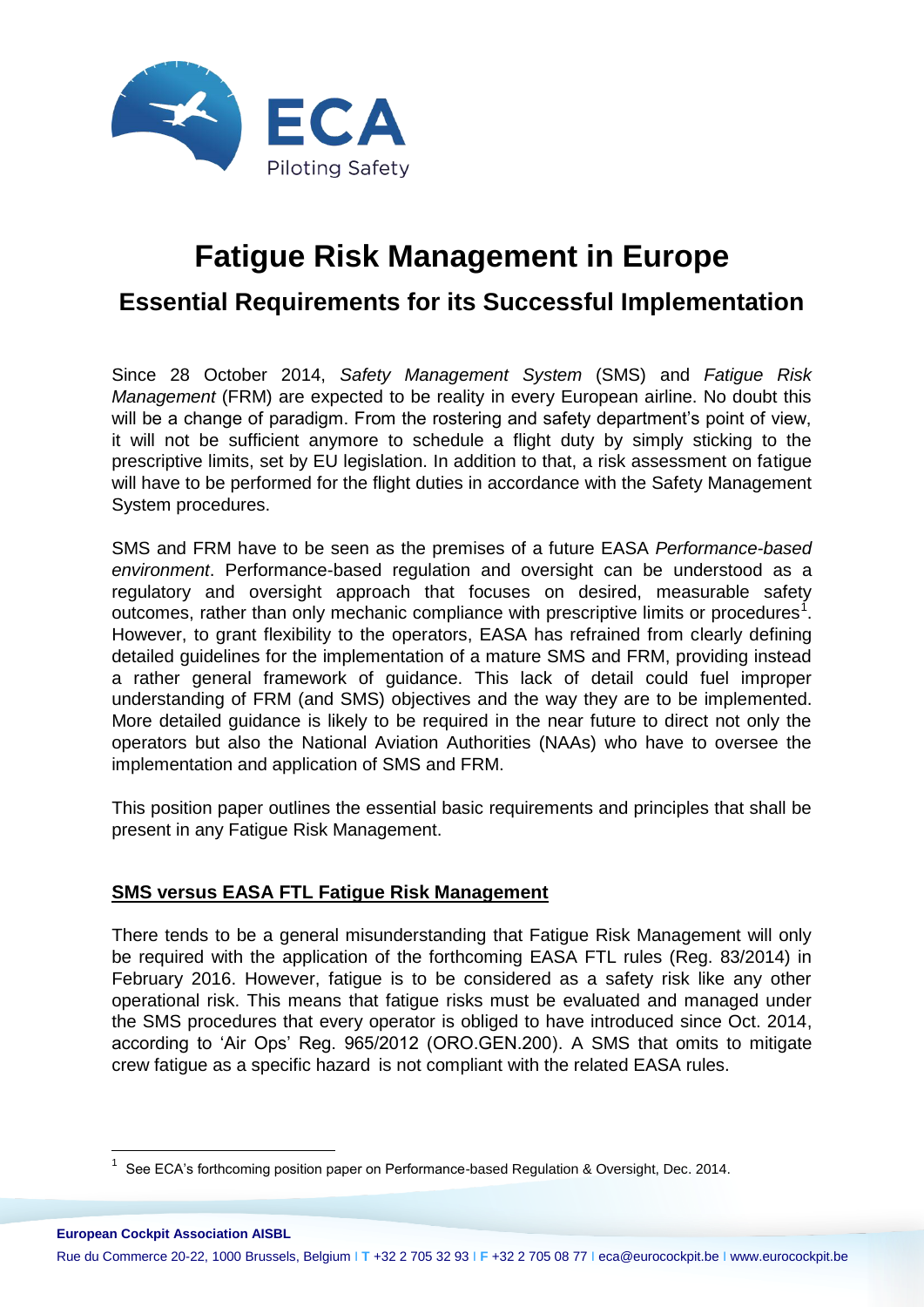In addition to this general requirement, a complete and mature FRM – as described in AMC1 ORO.FTL.120 – will be required for some provisions in the new EASA FTL regulations (Reg. 83/2014 and related Certification Specifications, AMCs and GM), as well as for any deviation or derogation from these regulations.

#### **An effective Just Safety Culture**

Weaknesses in safety culture undermine the global performance of any SMS and FRM. Building a strong, positive safety culture takes deliberate, concerted and continuous effort, based on 'Just Culture' principles<sup>2</sup> and a trust-based partnership between management and operational staff. It is only in such an environment that air crew will feel confident and encouraged to report incidents, including fatigue.

Unfortunately, destroying a safety culture is a lot easier, than building it. It should therefore become a must to periodically audit the effectiveness of the safety culture by an external entity. To achieve truly non-biased objectivity requires an external entity.

At the beginning of the development phase, i.e. before the FRM is actually being set up – such an external audit is an absolute necessity, to ensure the company's safety culture foundation is mature and inclusive enough to ensure an effective FRM.

#### **Initial & recurrent training**

People involved in the development and implementation process must have received an initial training on fatigue management. Rostering, crewing, managers, and crew members will all come with their personal experience and perception of fatigue and how to mitigate it. It is very important to share a common understanding on fatigue issues and on its management before starting the implementation of a FRM. This is also true if fatigue risk is 'only' managed under the SMS.

In addition to such initial training, recurrent training of all relevant categories of staff is to be provided on a regular basis, as required by EASA rules, and in particular in organizations with a high turnover in air crew.

#### **Active involvement of crew representatives**

To avoid an excessive complexity on very small structures, EASA's rules do not enforce the involvement of crew representatives, but instead mandates 'only' an "*on-going involvement of flight and cabin crew members*" (AMC2 ORO.FTL.120(b)[2]).

However, for any operator and in particular for medium-sized and large operators, the active involvement of the *crew representatives* is a must, both during the development phases, and thereafter on an ongoing basis, in the Safety Action Groups (SAG) and/or the Fatigue Safety Action Group (FSAG). Any operator with complex operations should

1

 $2$  For a 'Just Culture' definition, see EU Occurrence Reporting Regulation 376/2014, Art. 2(12): " 'just culture' means a culture in which front-line operators or other persons are not punished for actions, omissions or decisions taken by them that are commensurate with their experience and training, but in which gross negligence, willful violations and destructive acts are not tolerated." --- See: [http://eur-lex.europa.eu/legal](http://eur-lex.europa.eu/legal-content/EN/TXT/HTML/?uri=CELEX:32014R0376&from=EN)[content/EN/TXT/HTML/?uri=CELEX:32014R0376&from=EN](http://eur-lex.europa.eu/legal-content/EN/TXT/HTML/?uri=CELEX:32014R0376&from=EN)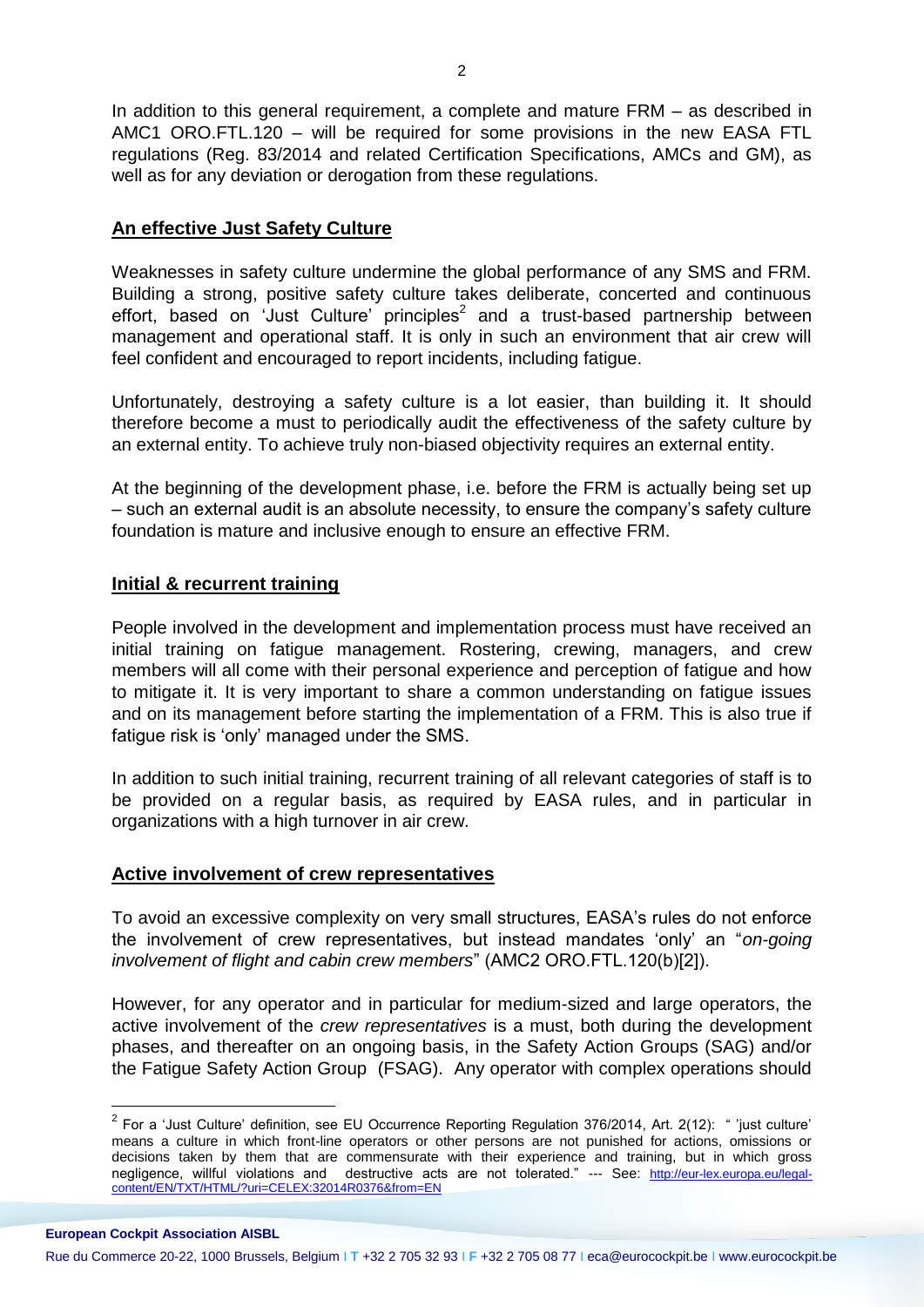set up a permanent FSAG to allow for an appropriate management of the organization's fatigue risks. Specific Terms of References (ToR) should describe the composition, the responsibilities and duties of the (Fatigue) Safety Action Group, and detailed minutes should be kept of the meetings and the decisions taken.

It is noteworthy that the involvement of 'management pilots' in the development of a FRM and, subsequently, in a (F)SAG will not provide the same input from operational personnel as the involvement of crew representatives that are independent from management. Nor will management pilots be able to generate and maintain the same level of trust and buy-in among the air crew as will crew representatives.

At the same time it is crucial that crew representatives as well as management are focused on enhancing safety rather than promoting industrial considerations or using the FRM to pursue commercial/productivity objectives.

#### **Avoiding a "Paper Tiger"**

For the operators with a low or only a recent experience in risk management, implementing a mature FRM is a real challenge. Common sense has to lead the process, based on existing guidance and best practices. In 2011, ICAO published a FRMS Manual with Guidelines on the implementation for the operators that should be closely followed by all operators, and especially by less experienced operators.

#### **Emergency brake**

**European Cockpit Association AISBL**

The (Fatigue) Safety Action Groups should ensure that safety actions are implemented within agreed timescales. In case of FTL deviations/derogations that have been granted based on the existence of a full and approved FRM, it is paramount that safety issues are corrected in a prompt time frame. Members of the (Fatigue) Safety Action Group must have the opportunity to stop the specific operation (which has been granted as a deviation/derogation, based on the FRM) if their recommendations are not implemented.

Regular contacts between the crew representatives and the National Aviation Authority in charge of oversight should be established to allow the reporting of weaknesses in the functioning of the FRM that should be corrected as a matter of urgency (rather than waiting until the next NAA audit of the operator).

#### **Scientific knowledge & principles**

Any management of fatigue risks – and especially under a dedicated FRM – must be based on state-of-the art and peer-reviewed scientific knowledge and principles. The company's FRM process should make provision for benchmarking operations against such knowledge and principles. In the case of deviations/derogations from the prescriptive FTL rules, external scientific and medical experts should be involved during the development phase, as well as later during the implementation of the FRM. These experts must have access to the operational staff, incl. staff representatives, and be encouraged to obtain their feedback. They should equally have access to (F)SAG meetings.